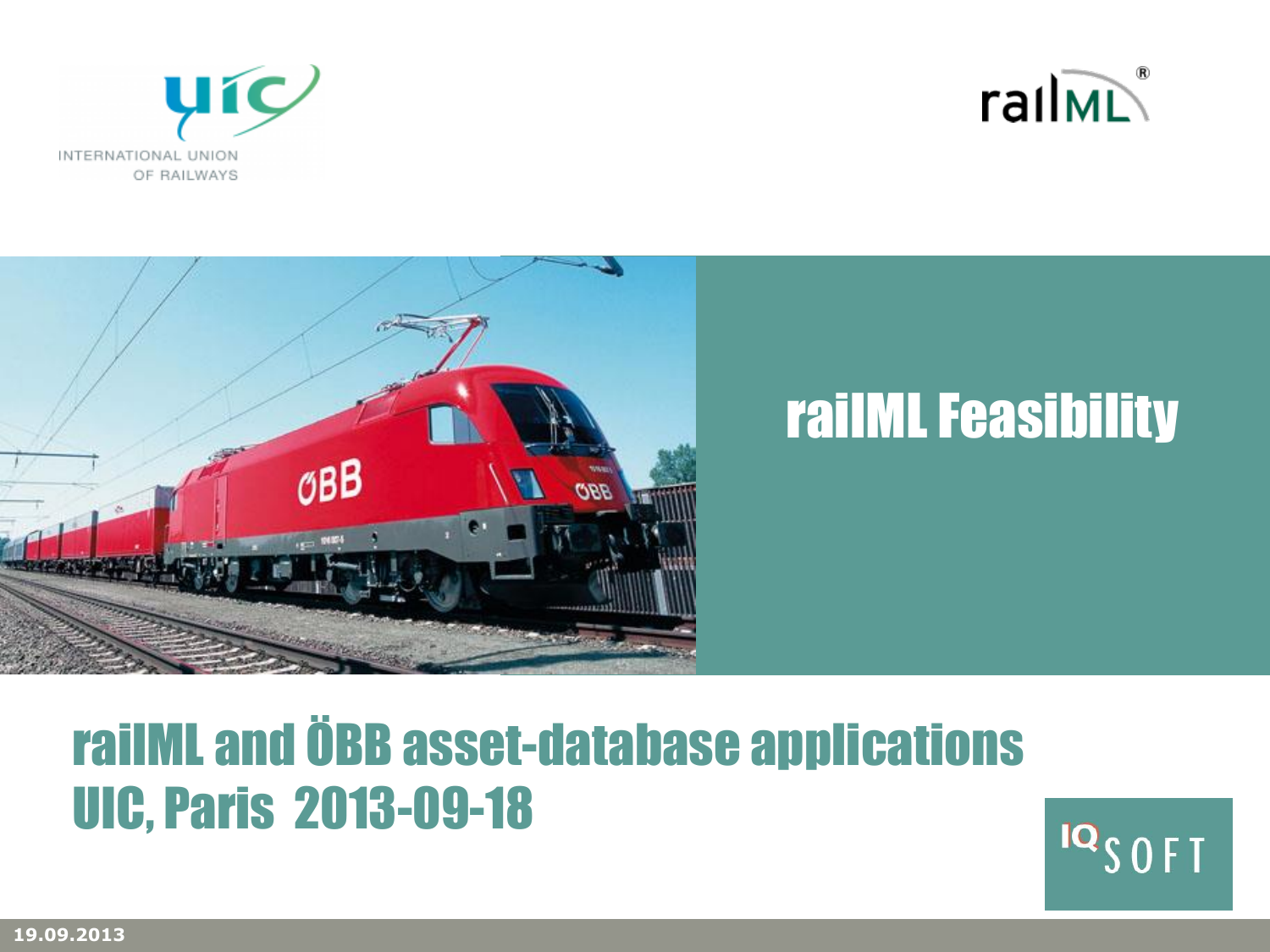

Andreas Pinzenöhler

IQSOFT Gesellschaft für Informationstechnologie mbH Schönbrunner Str. 218, Stiege B A-1120 Wien Austria

web: www.iqsoft.at

E-Mail: a.pinzenoehler@iqsoft.at

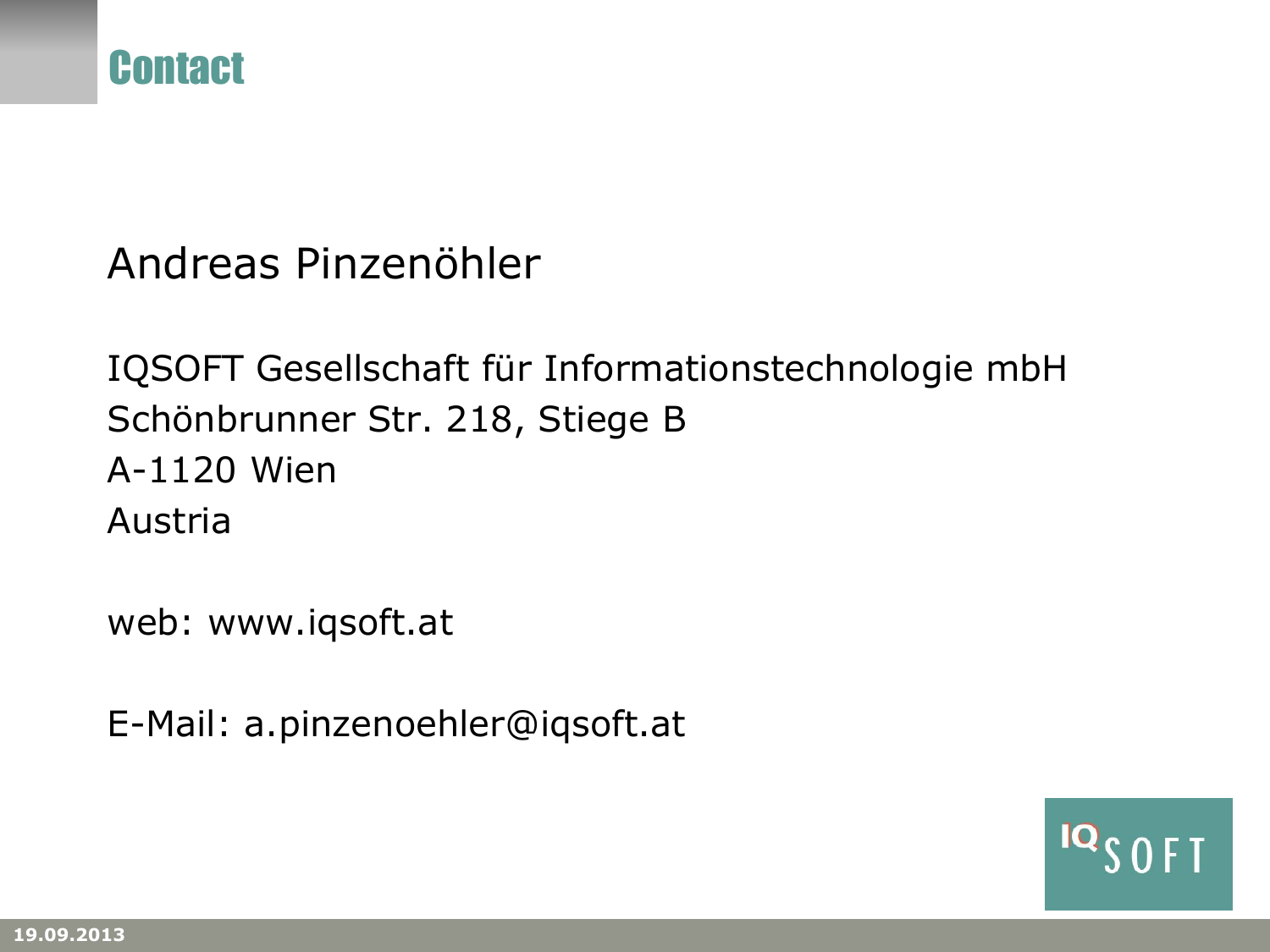## IQSOFT …

- Established 1999
- Staff: 35
- Independent IT Service Provider
- 150 person years project experience in railway solutions
- Areas of railway expertise
	- Asset databases
		- permanent way, track geometry, platforms, avalanche barriers, noise barriers, culverts, drainage lines …
		- Telecom (cables, equipment, locations …)
	- Data acquisition processes with measurement and survey equipment
	- Data analysis (Laserscan, object recognition, ……)
	- Railway geocoding
	- Reference systems
	- Line description (IM  $\rightarrow$  RU)

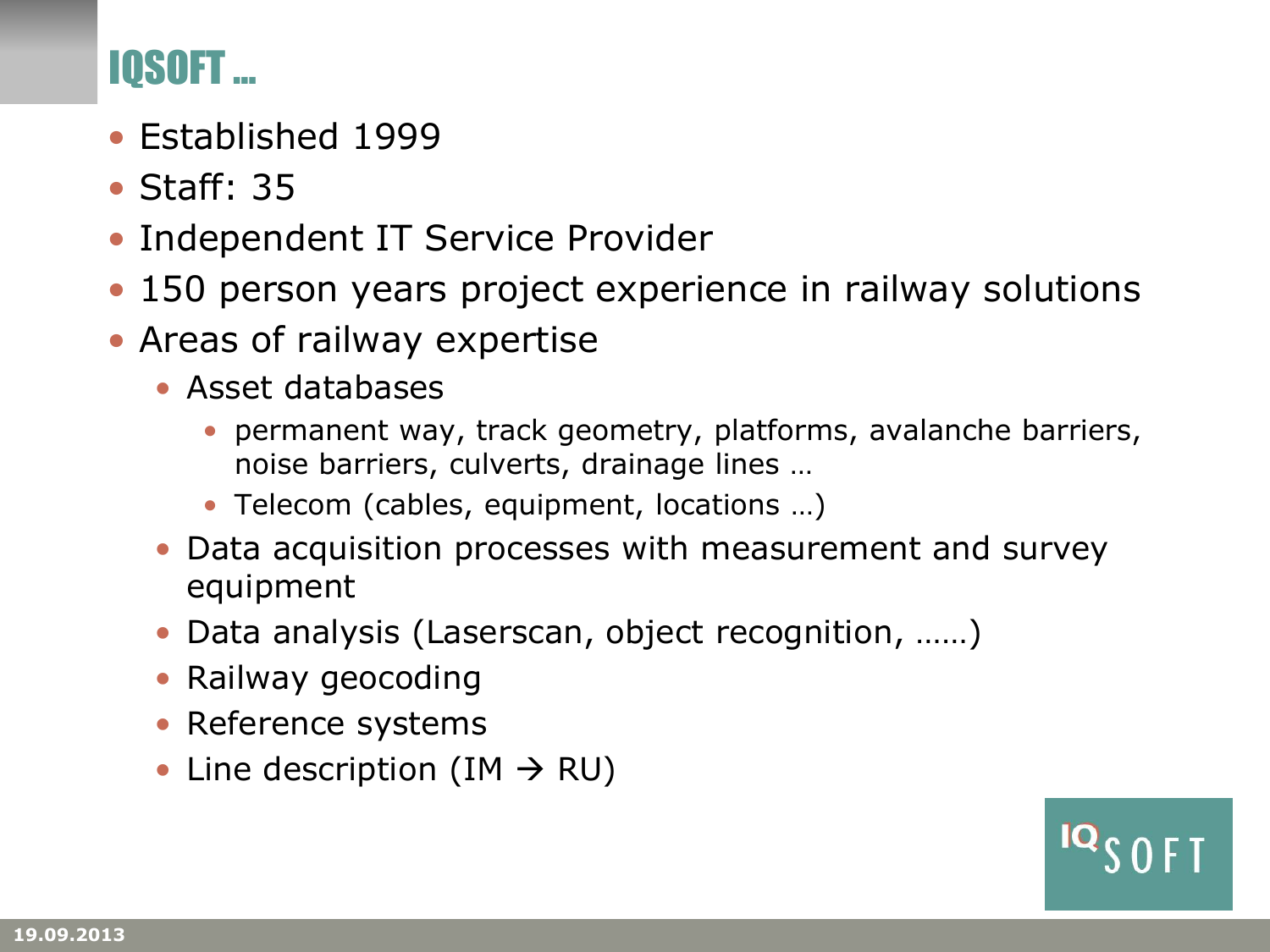## Context – business processes with railML potential

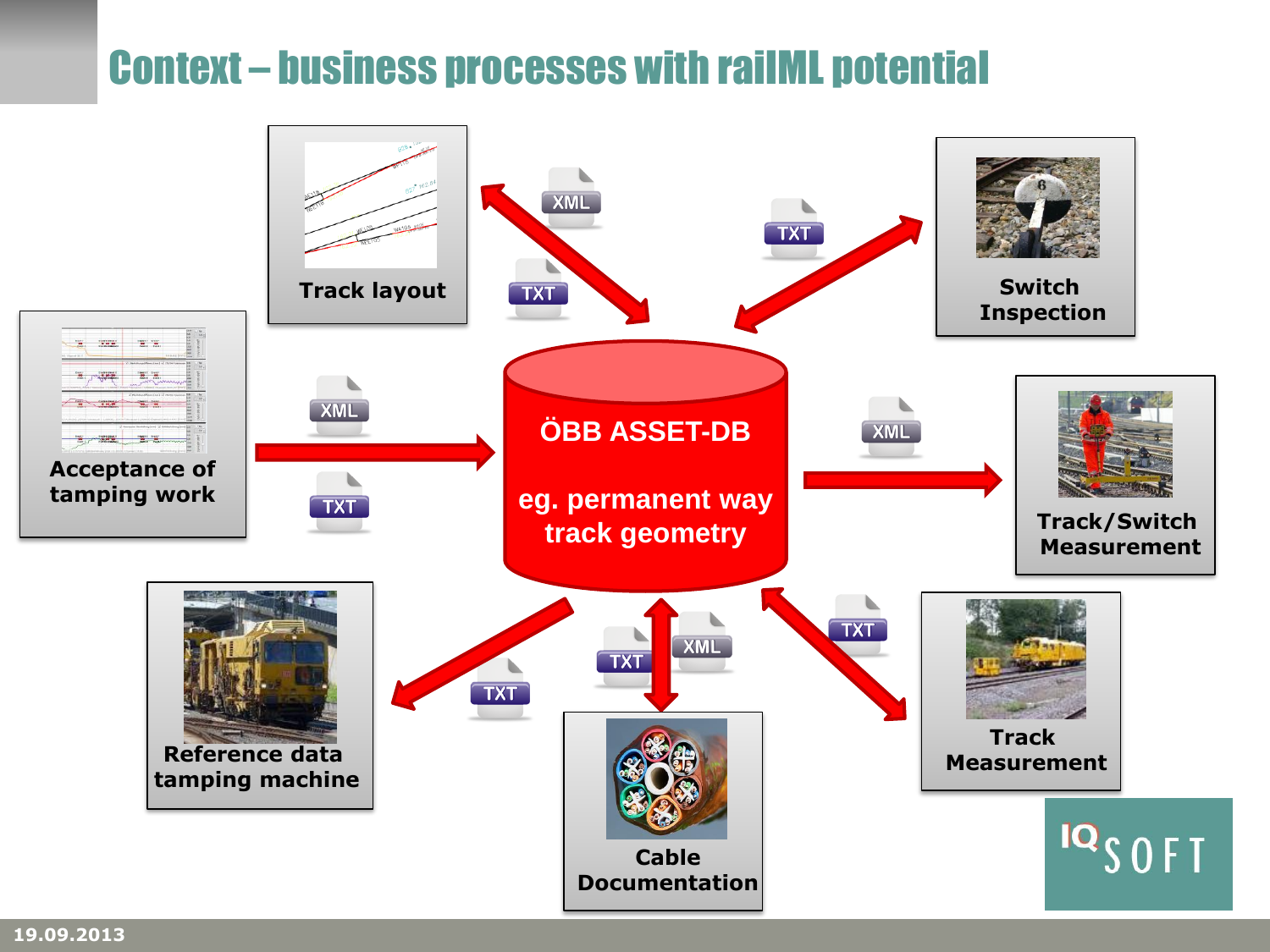## Context – R & D Project





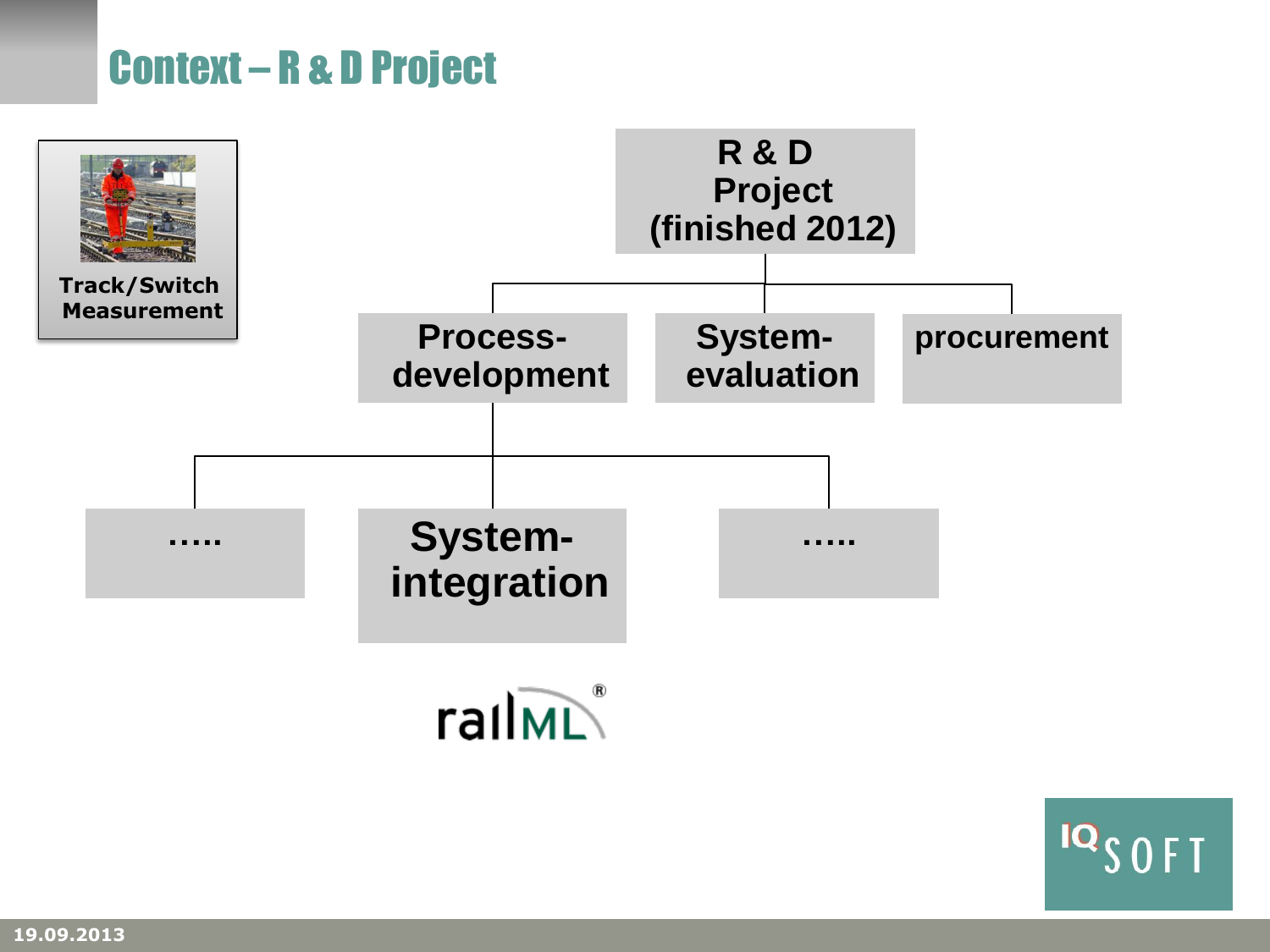## Work-packages systemintegration

- Support system verification and testing
- Dataexchange interface LandXML
	- $\bullet$   $\rightarrow$  operational today

# •Evaluation of railML

 $\bullet$   $\rightarrow$  potential interfaces to "Track layout Software"





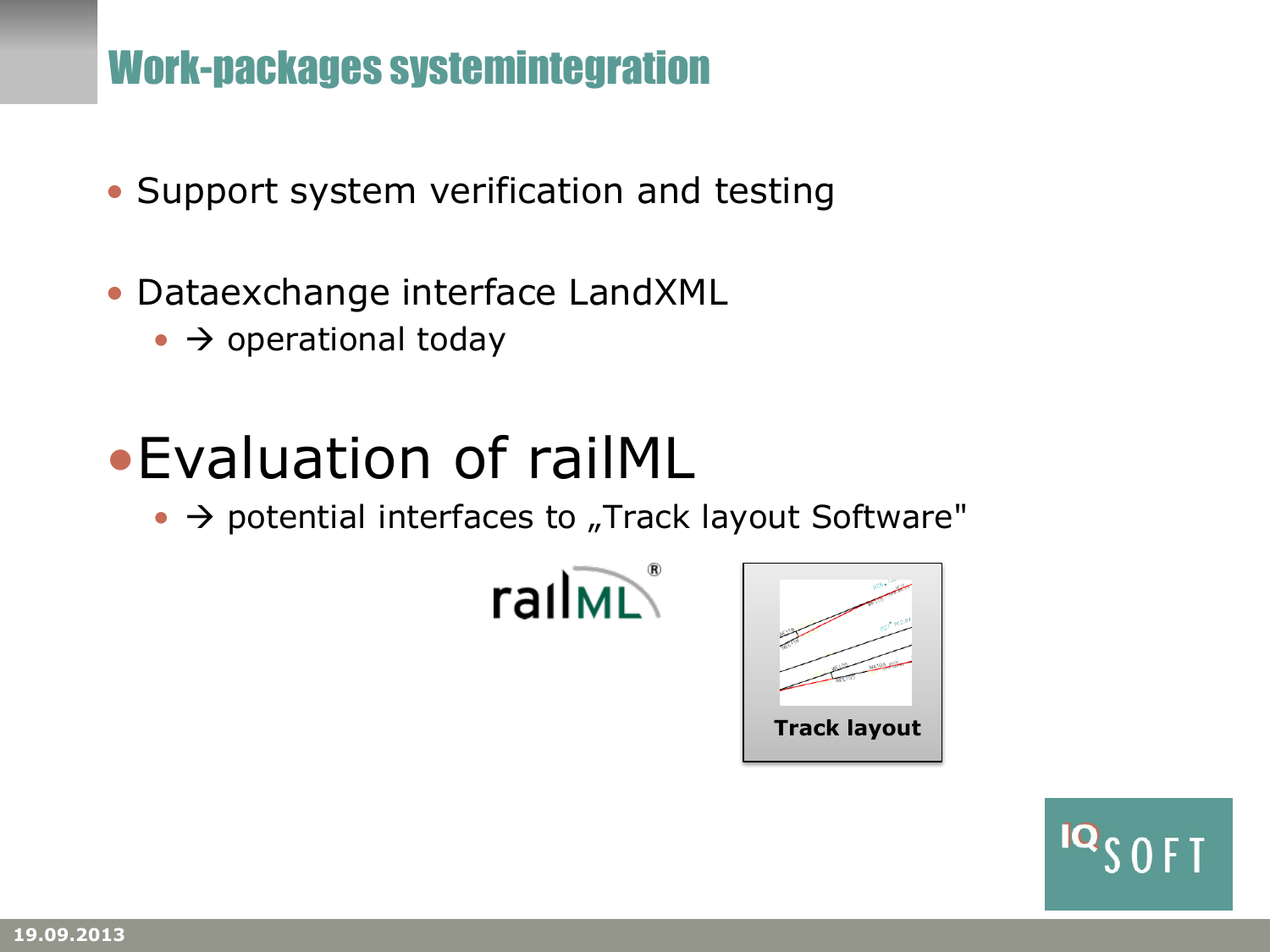#### **Evaluation of railML**

- Analysis of prior work
	- railML Schema Version 2.1
	- "Verifizierung von railML-Daten mithilfe von Schematron" (Susanne Wunsch 2010)
	- railML-Wiki
- Definition of research topics
- Implementation of a functional prototype with real world data targeting railML-Version 2.1 (2012/09)

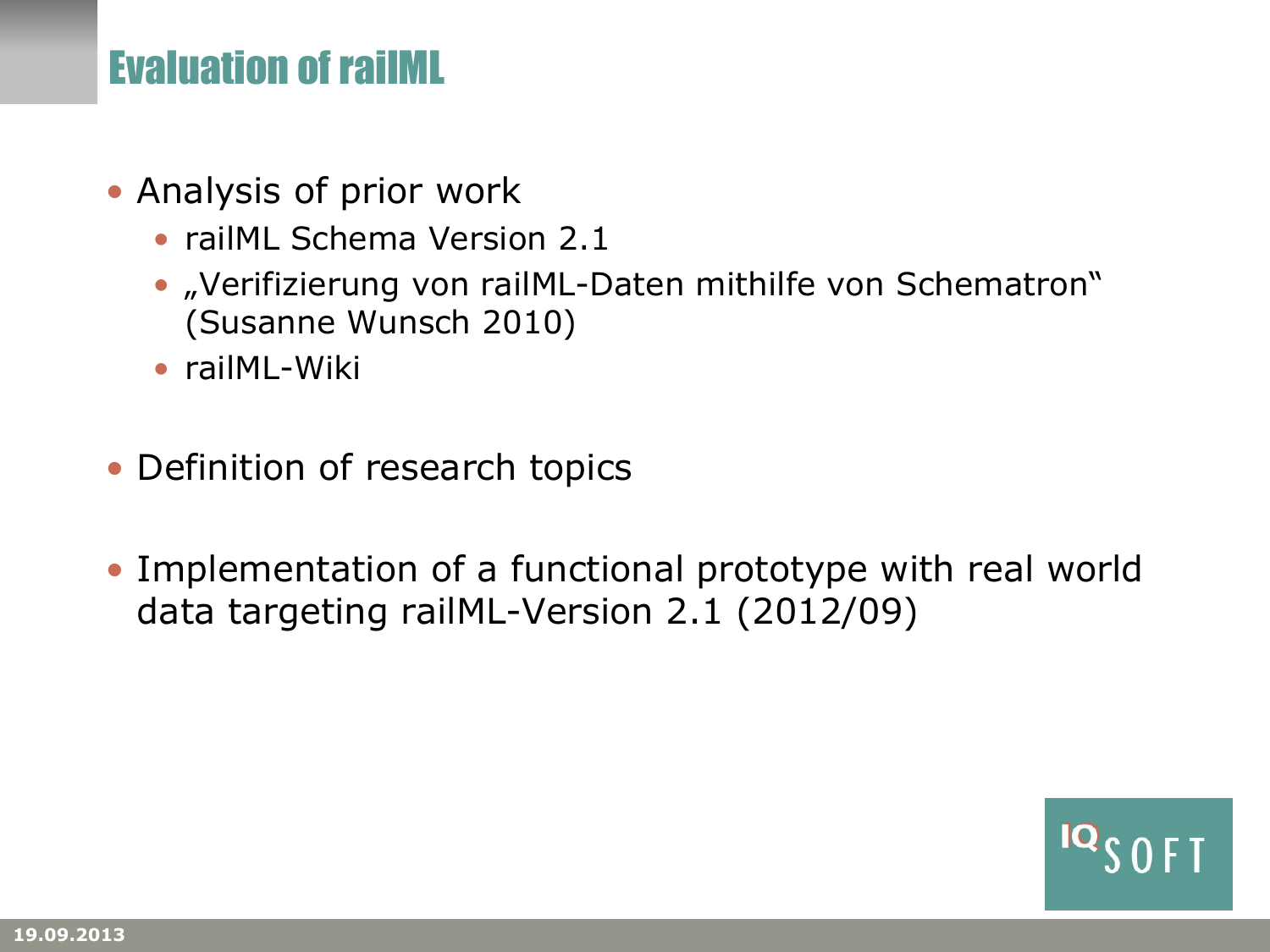#### railML specific topics

- •Can we produce a valid railML document from real world geometry data?
- Required extensions of the existing railML standard to exchange real world trackgeometry layout information?
- Which extensions have to be applied to the structure of the existing asset database?
- Necessary adaptions of processes related to the existing asset database?

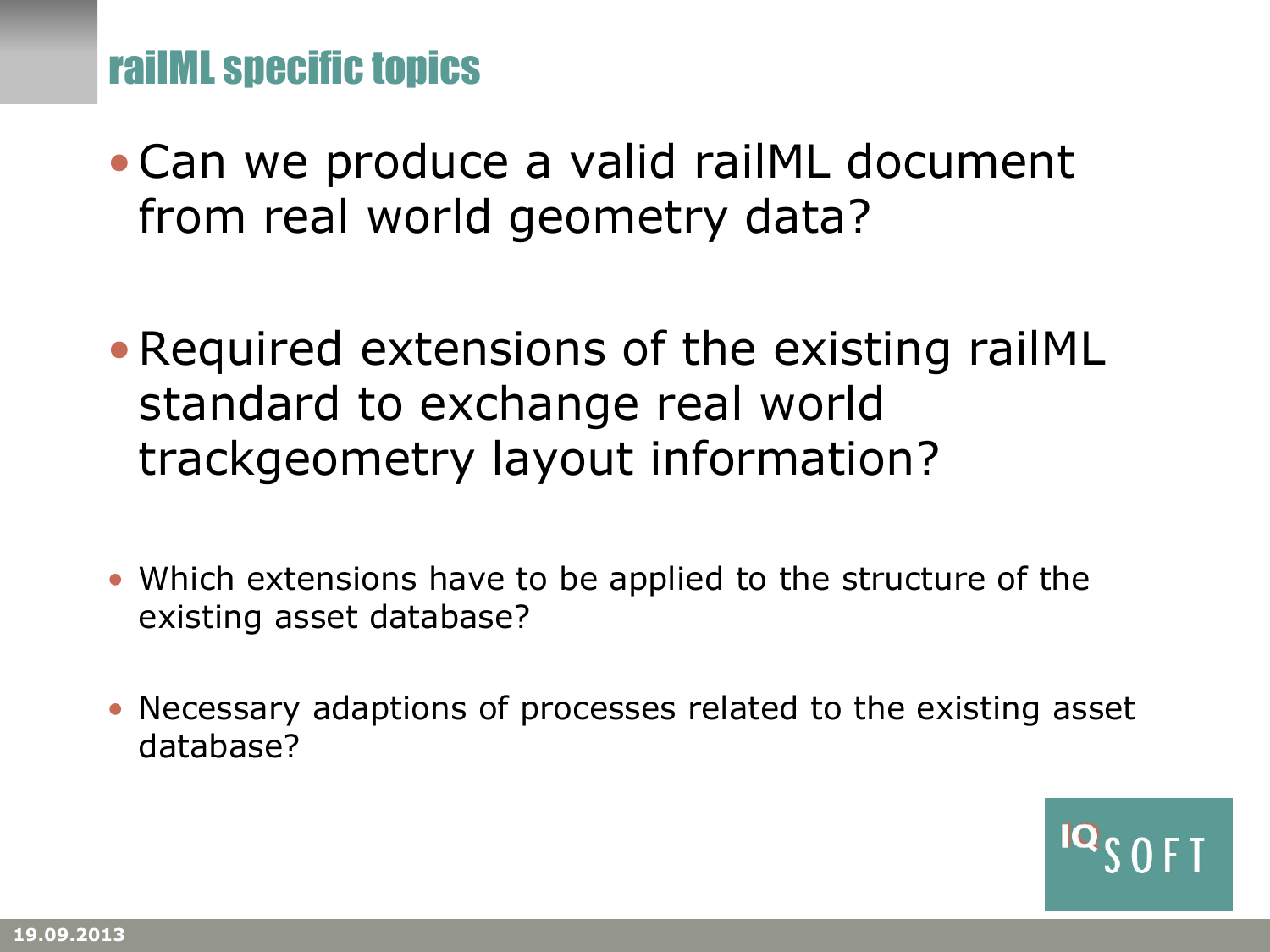Q: does railML provide a potential base for exchange of infrastructure data? A: basically yes

Q: has railML to be extended for the exchange of trackgeometry data A: yes

Q: may railML schema extensions be applied using xs:any? A: no

Q: should ÖBB-specific railML schema extensions be applied A: at first some fundamental issues have to be addressed

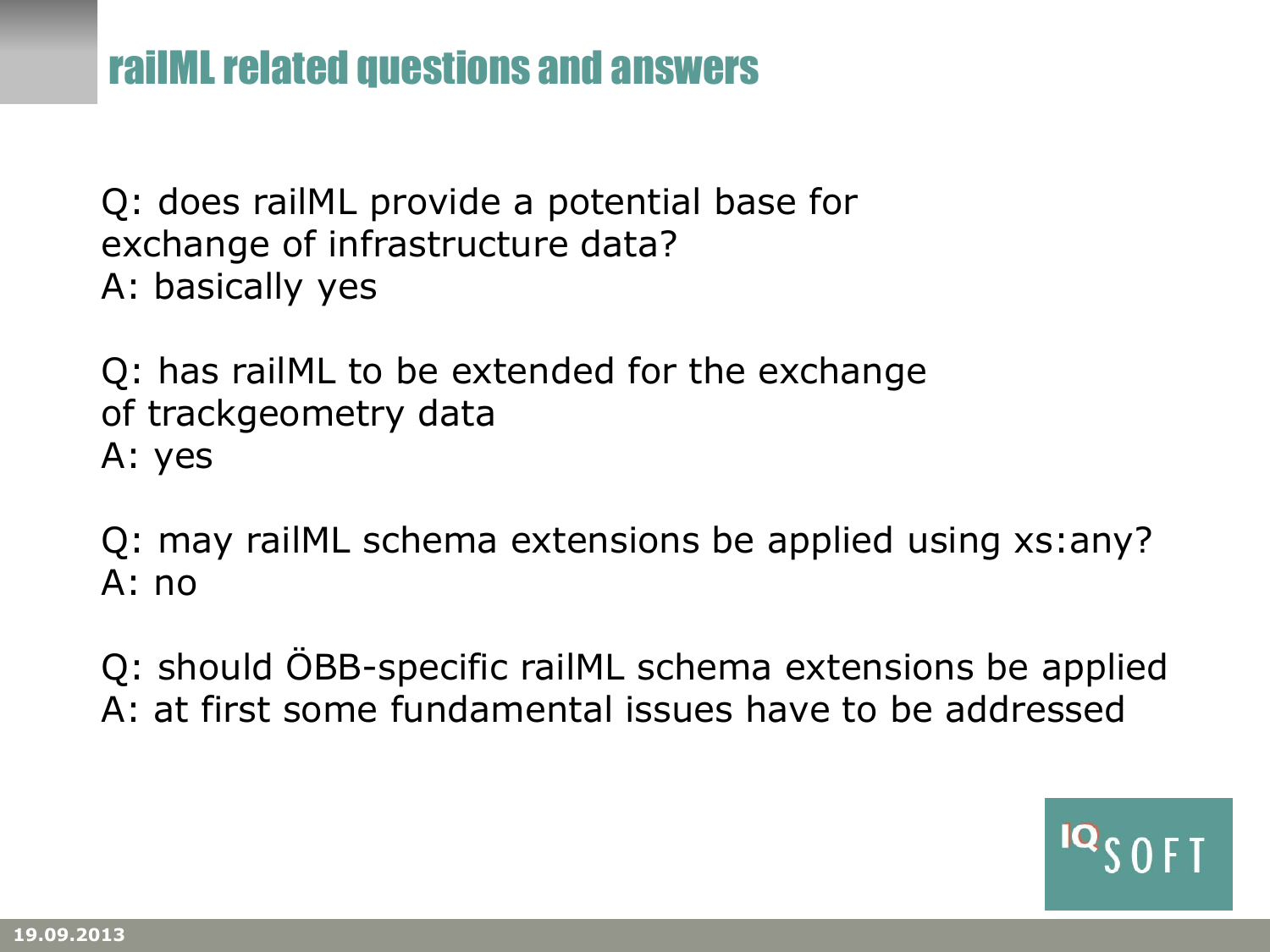

#### Some combinations of tracks and switches cannot be modelled



#### see also:

<http://www.railml.org/forum/ro/?group=1&offset=0&thread=56&id=296>

discussion of workarounds using "fictive" elements

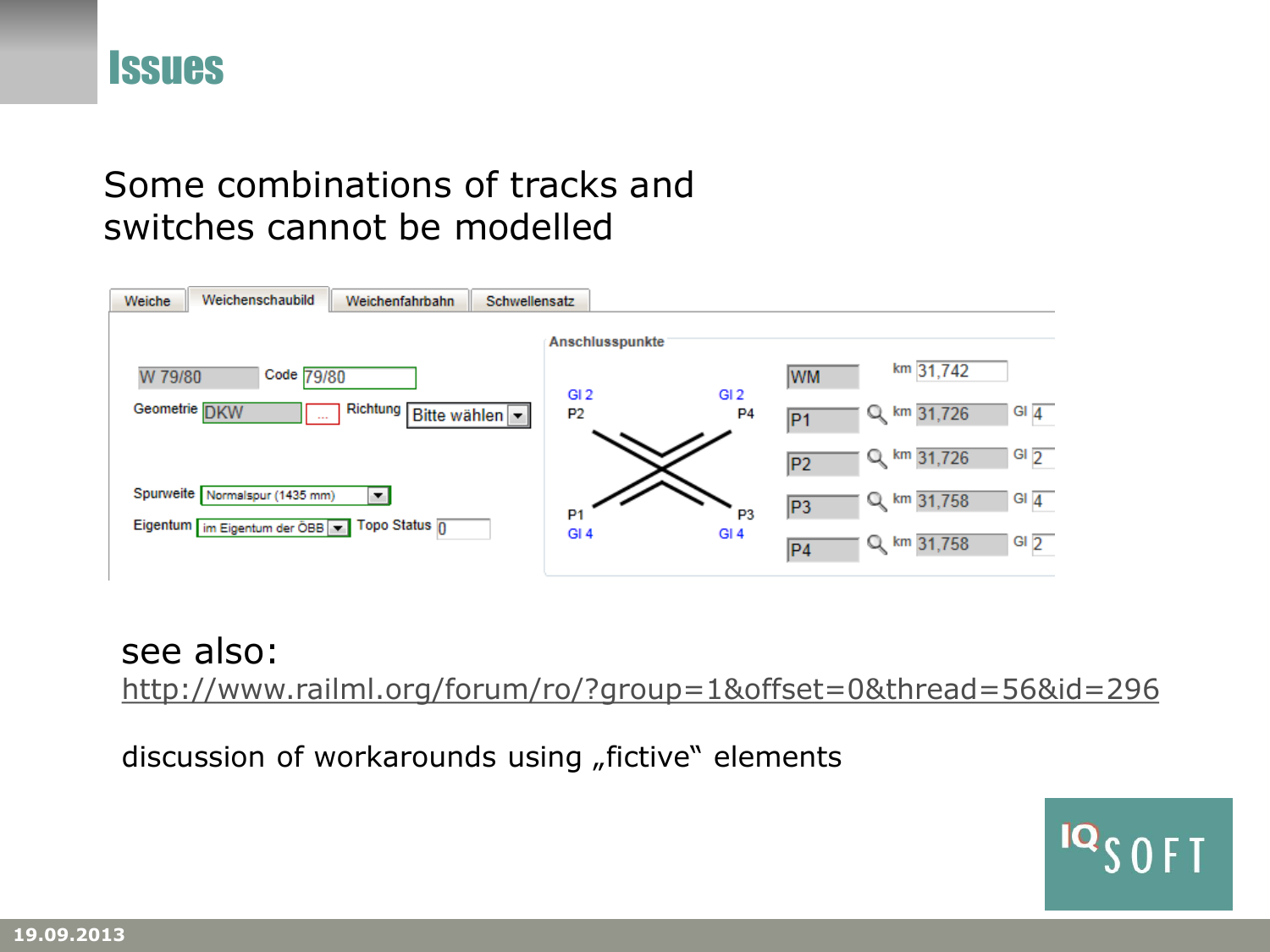railML assumption: the processed dataset is complete and consistent

real world: datasets are portions of the full dataset



#### Infrastructure processes DO NOT operate on the complete network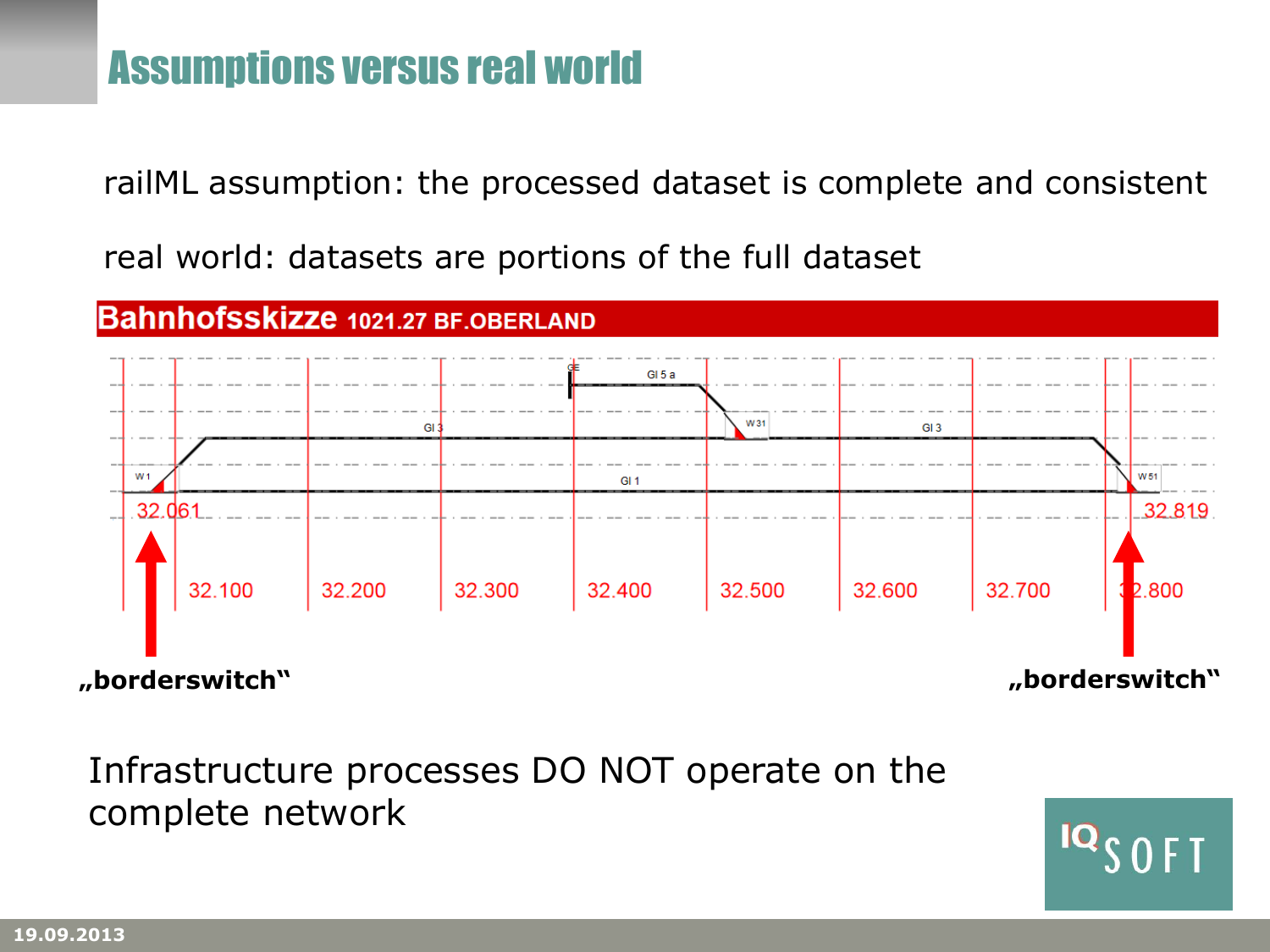railML assumption: positioning is straightforward real world: positioning is full of hidden pitfalls and misunderstandings



- 44 different registered line designations
- 4 different registered track designations
- Mile post has 3 different accuracy levels
- Mile post may have 2 different stations within one accuracy level (station change)
- Coordinates:
	- at least six different application areas
	- accuracy ranging from meter to millimeter

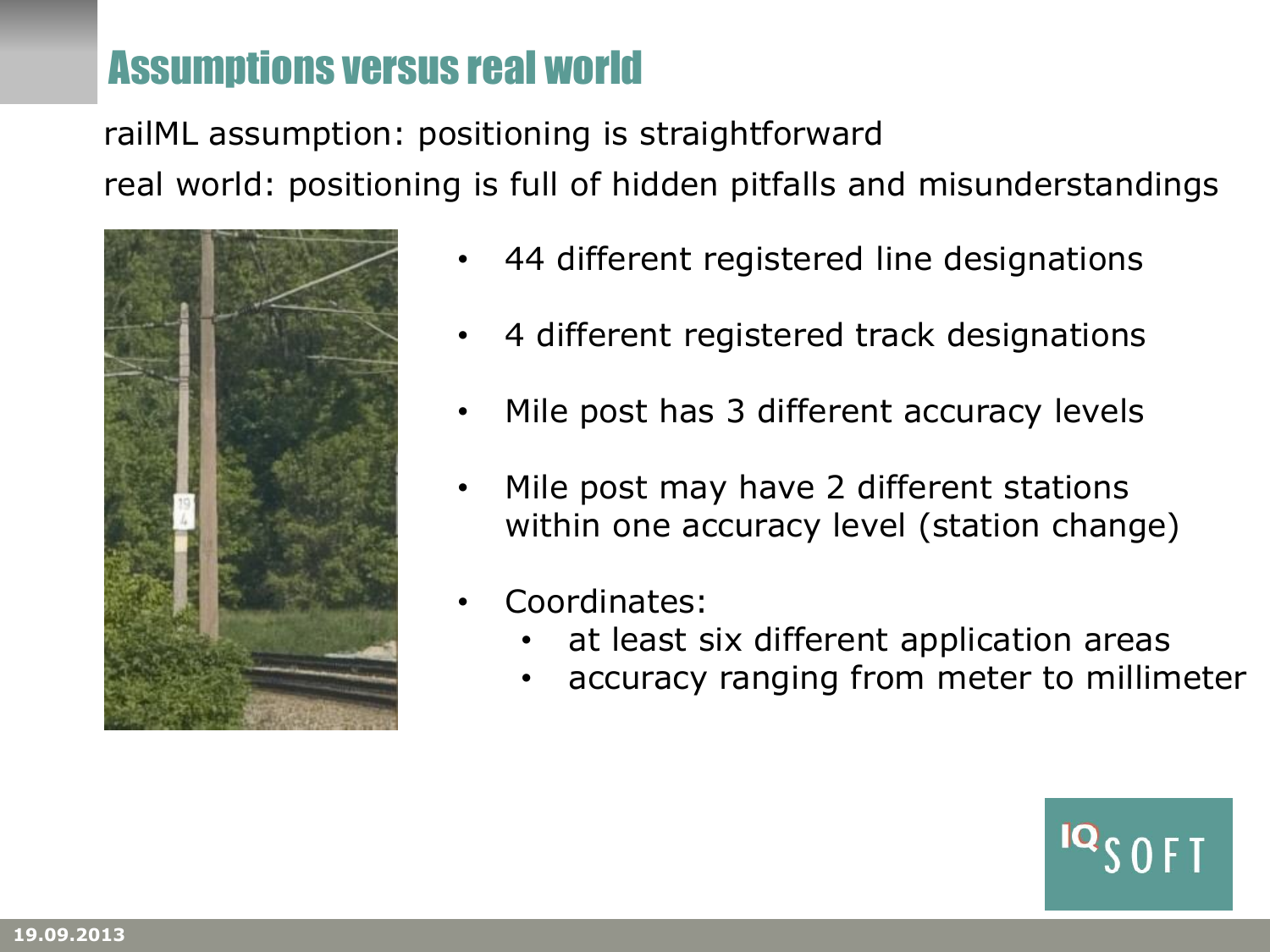railML assumption: tracks and switches come as twins real world: there is no such thing in rail infrastructure  $\mathbb{C}$ 

> Tamping machines: switches are an obstacle





Telecom cables: they do not take notice of a switch

Switch inspection: is already done in the factory before delivery **Switch** 



**Inspection**

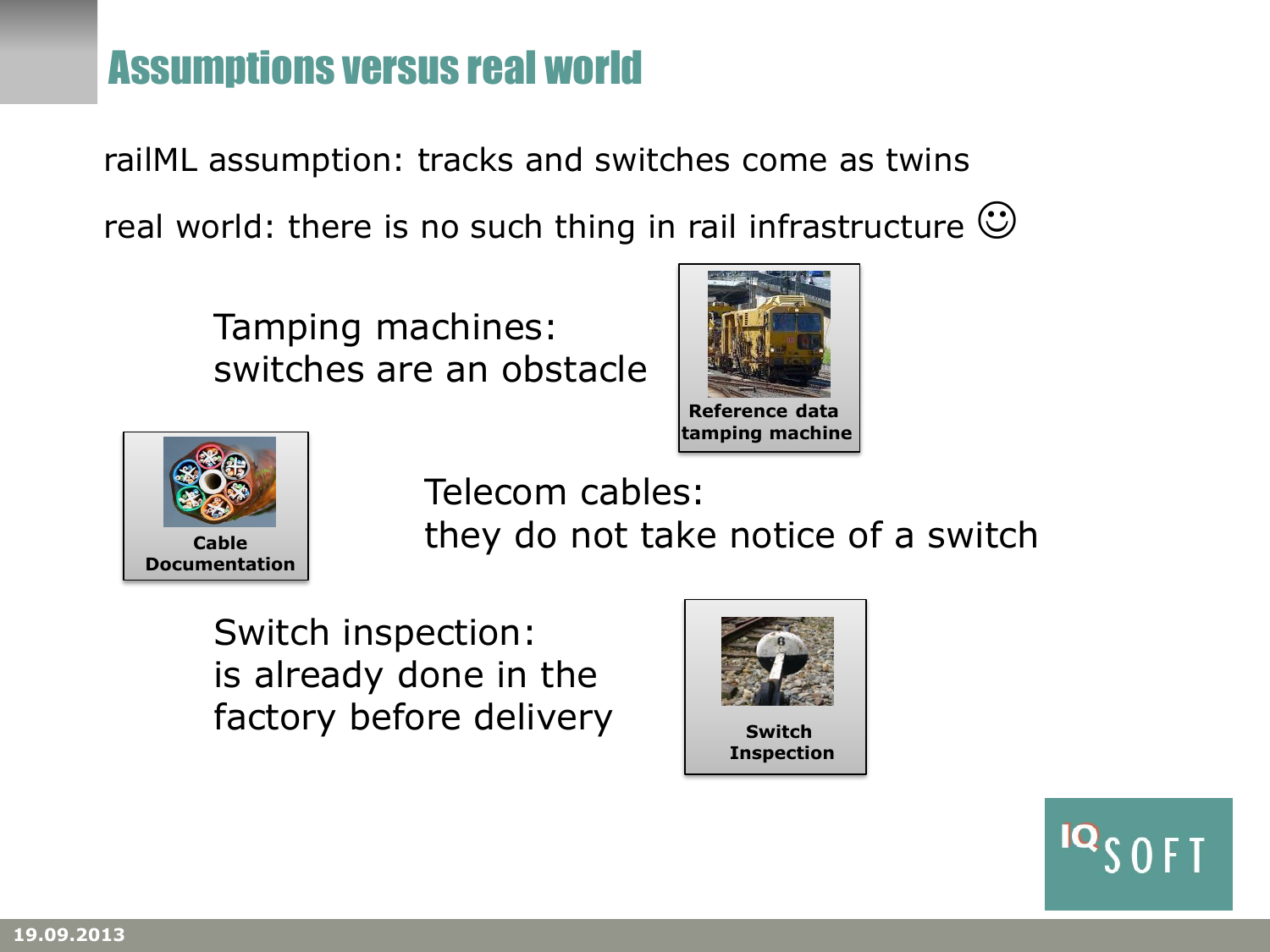railML assumption: data basis is complete and without errors

real world: there are missing parts and there are wrong parts

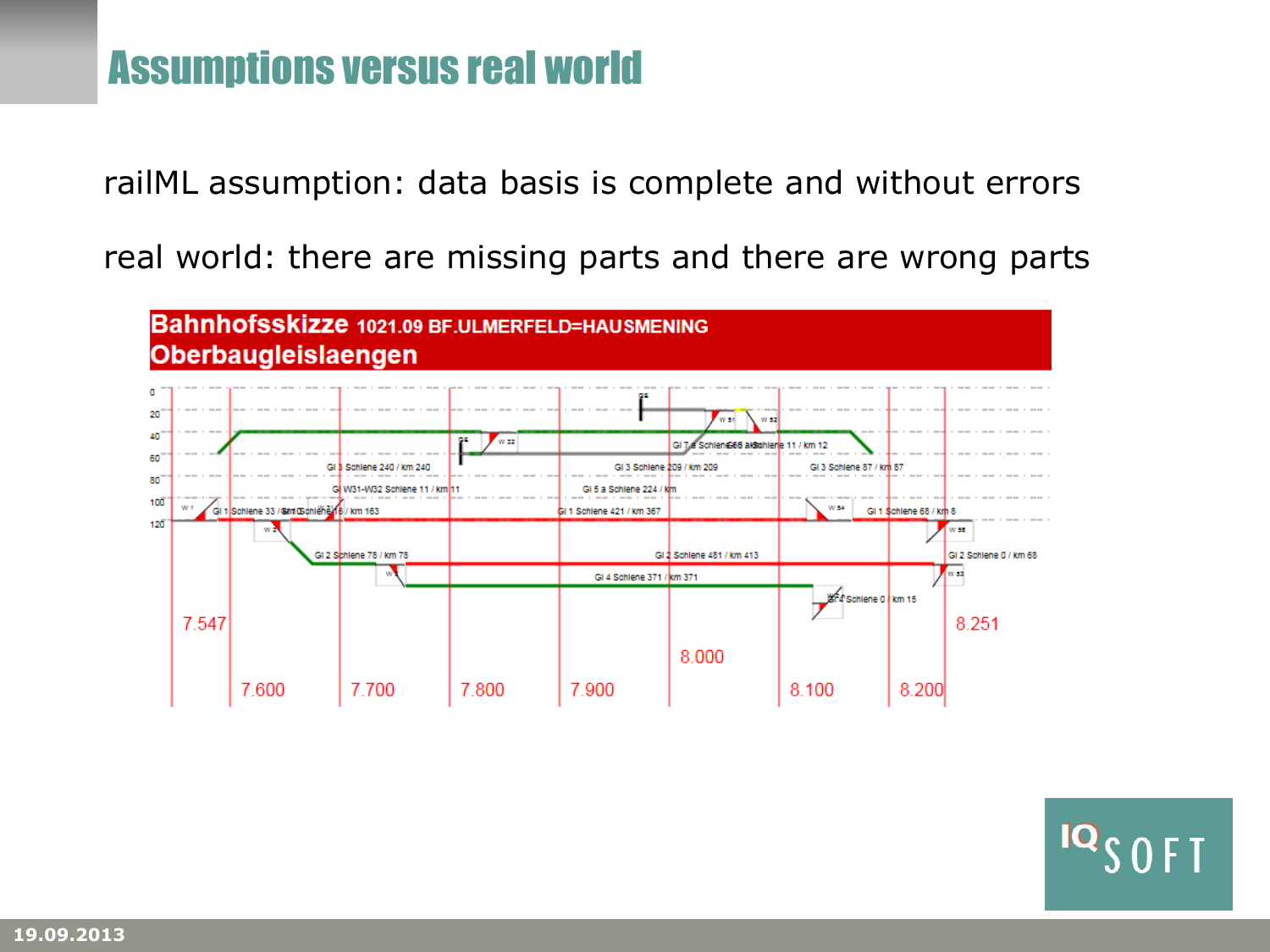railML assumption: structural dependence between asset and track real world: many assets exist without any track information

- Lifecycle considerations
	- Asset basically possesses a relation to a track, but not in all phases of the lifecycle
- No structural dependence at all
- Structural dependence to a line
	- asset relates to ONE line but to one or MORE tracks

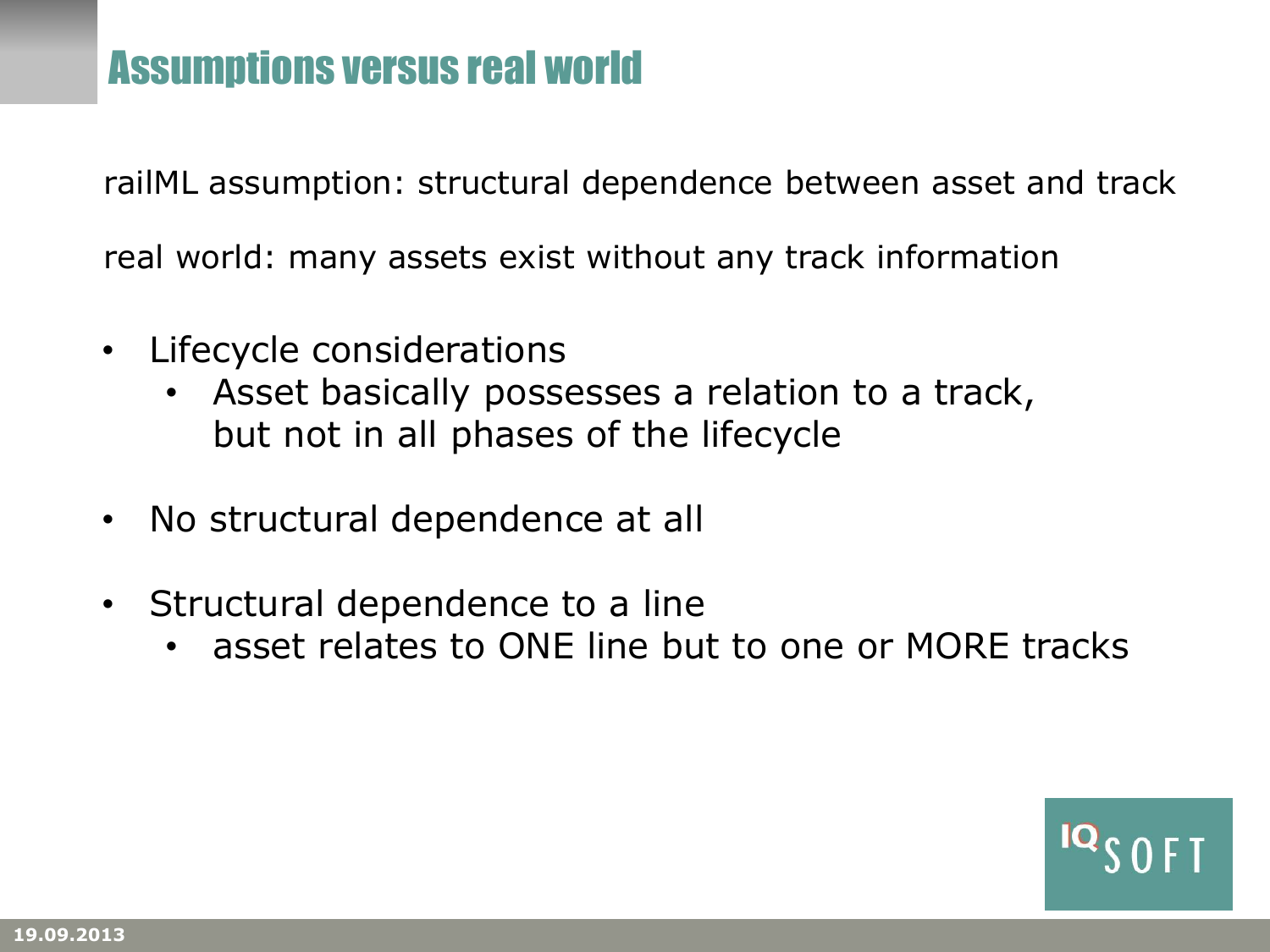## Assets without relation to tracks - examples



Brigde is in the early planning stage

Track data will be available in 2 months



Track was abandoned 20 years ago Brigde still has to be maintained

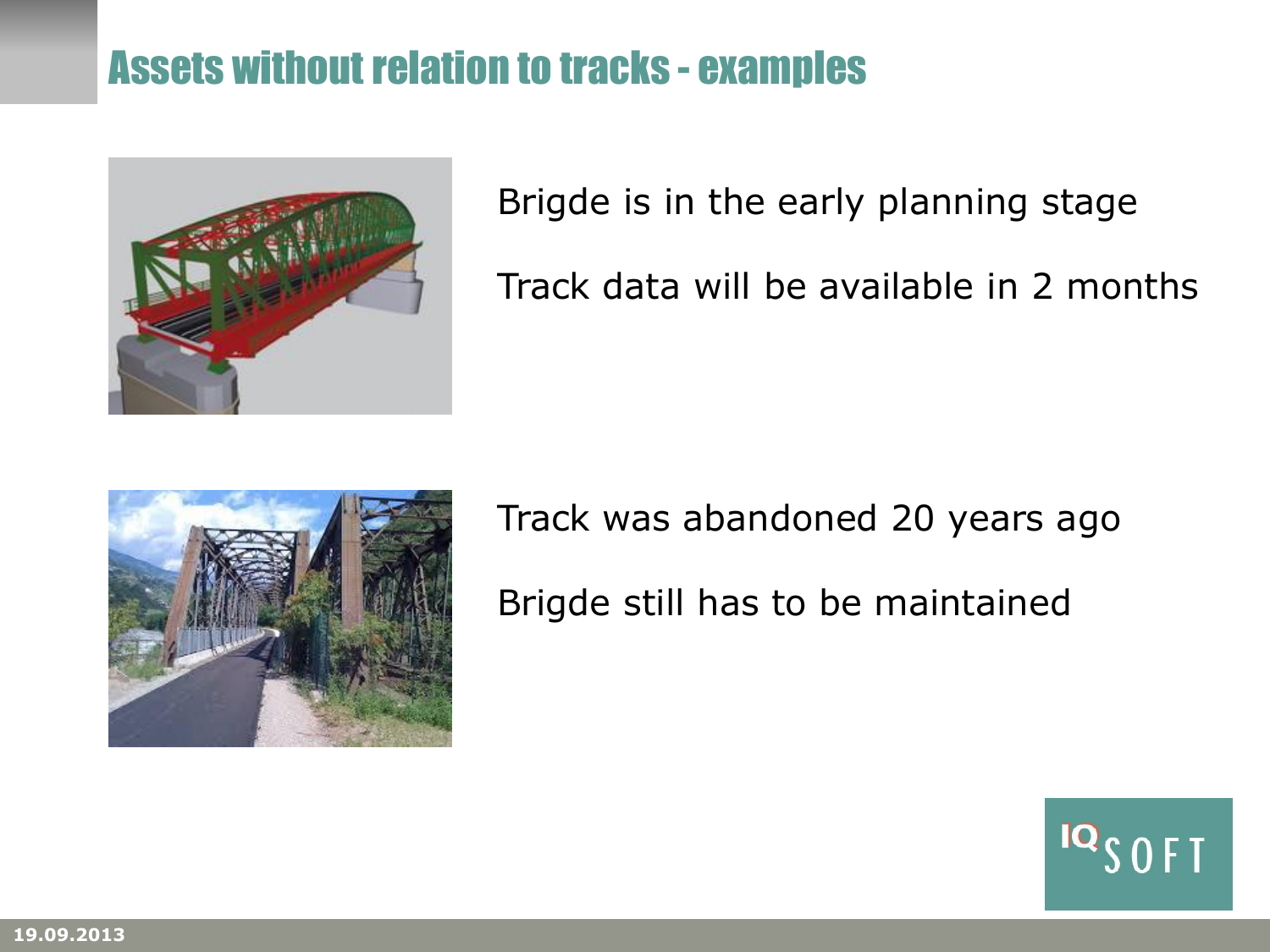## Assets without relation to tracks - examples



Switch is measured in the factory

Measurement results are documented in asset database without related tracks

#### **iWeichenrevisio**

| m | <b>OBB</b> |
|---|------------|
|   | INFRA      |

| Hauptmenü                  | Messen/Prüfen         |              | Weichenuntersuchungsblätter |     | Weichenreport | Werksmessung |  |
|----------------------------|-----------------------|--------------|-----------------------------|-----|---------------|--------------|--|
|                            |                       | Werksweichen |                             |     |               |              |  |
| Geometriedaten             |                       |              |                             |     |               |              |  |
| Geometriecode <sup>*</sup> | EW 54E2-500-1:14 Fsch |              | Schmalspur?                 |     |               |              |  |
| Geometriebezeichnung       |                       |              | Radius                      | 500 |               |              |  |
| Schienenform               | 54E2                  |              | Leistungslänge              | 82  |               |              |  |
| Rollenvorrichtung          |                       |              | Bauart                      |     |               |              |  |

#### Speichern | Verwerfen

| Untersuchung    | Spurweitenprüfung |                 |                 |                 |                 |      |      |      |      | Leitweitenprüfung Rillenweitenprüfung Zungenprüfung |                |      |      |      |    |                |      |               |
|-----------------|-------------------|-----------------|-----------------|-----------------|-----------------|------|------|------|------|-----------------------------------------------------|----------------|------|------|------|----|----------------|------|---------------|
|                 | а                 | ы               | c1              | c2              | d1              | d2   | le1  | e2   | f1   | f2                                                  | h <sub>1</sub> | h2   | 11   | I2   | m1 | m <sub>2</sub> | ZuPr |               |
|                 |                   |                 |                 |                 |                 |      |      |      |      |                                                     | 1394           | 1394 | 62   | 62   | 45 | 45             |      | gut Sollwert  |
|                 | 14                | 14              | 14              | 14              | 14              | 14   | 12   | 12   | 12   | 12                                                  |                |      |      |      | 6  |                |      | Gr. SES       |
|                 | 10                | 10 <sup>1</sup> | 10 <sup>1</sup> | 10 <sup>1</sup> | 10 <sup>°</sup> | 10   | 8    | 8    | 8    | 8                                                   |                |      |      |      |    |                |      | Gr. ES        |
|                 | $-2$              | -2              | -2              | -2              |                 | -2   | $-2$ | $-2$ | $-2$ | $-2$                                                |                |      | $-2$ | $-2$ |    |                |      | KI. ES        |
|                 | $-3$              | $-3$            | $-3$            | $-3$            | $-3$            | $-3$ | $-3$ | $-3$ | $-3$ | $-3$                                                |                |      |      |      |    |                |      | KI. SES       |
| Rausch Johannes | 0                 |                 |                 |                 |                 | $-1$ |      |      | 3    | 0                                                   |                | 2    | 10   | 11   |    |                |      | gut Messwert  |
| 22.04.2011      |                   |                 |                 |                 |                 |      |      |      |      |                                                     |                |      |      |      |    |                |      | OK SAM-Status |
|                 |                   |                 |                 |                 |                 |      |      |      |      |                                                     |                |      |      |      |    |                |      |               |

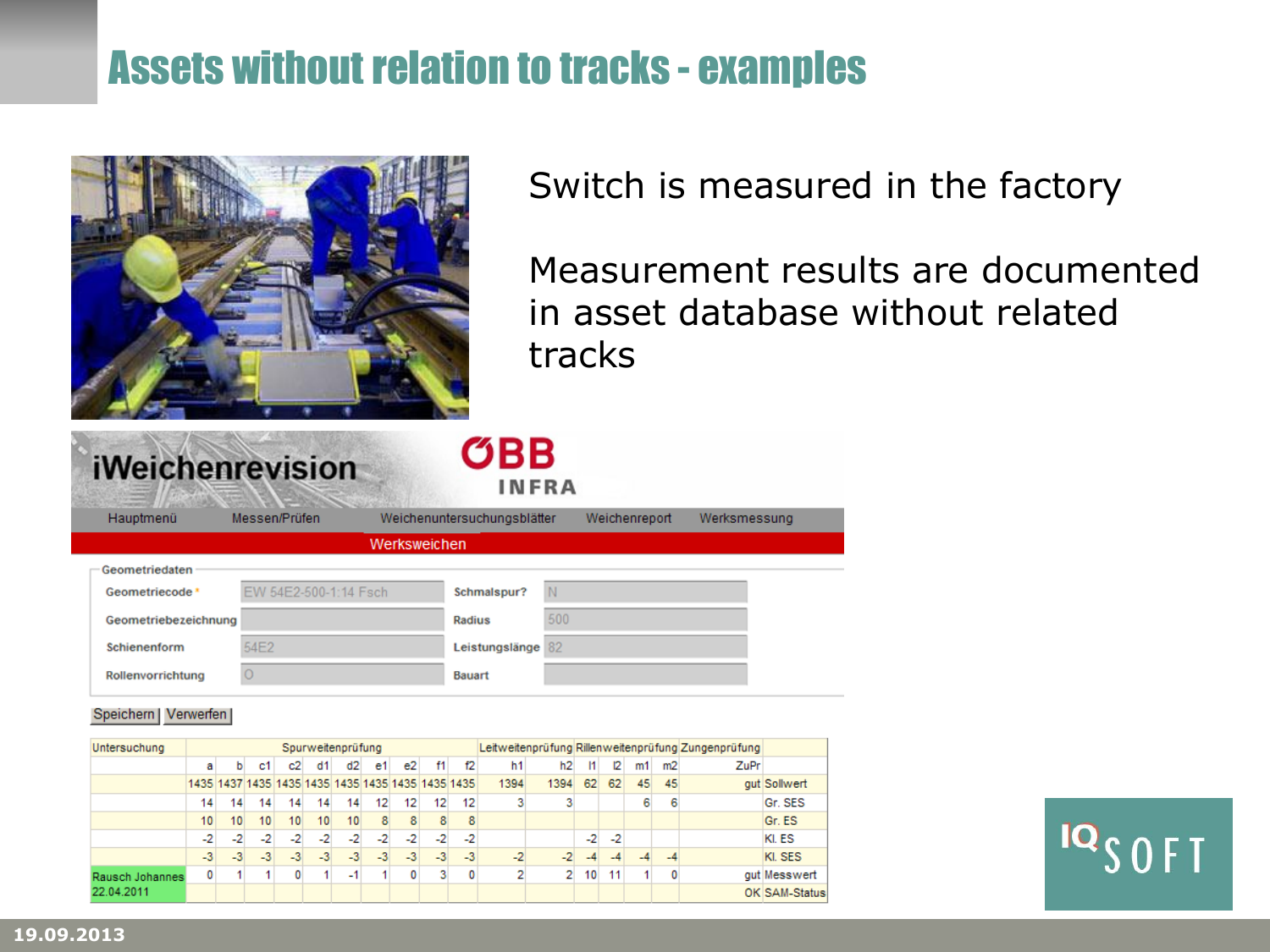## Assets with relation to two or more tracks - examples



#### Railway crossing intersecting one street and two tracks





#### Brigde with three tracks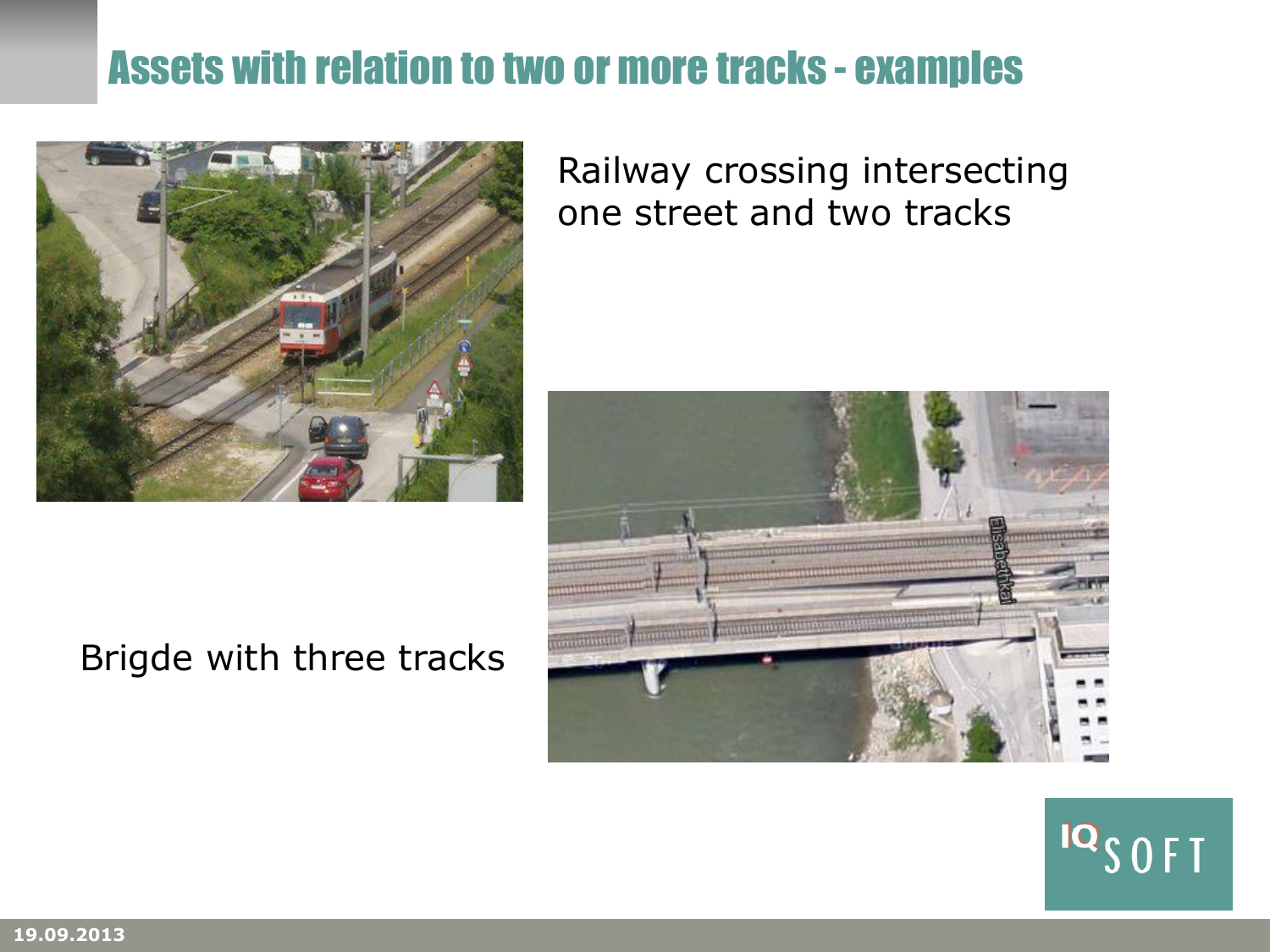## Assets without any structural dependence to tracks



#### Noise barriers



#### Avalanche barriers





#### Telecommunication equipment



**19.09.2013**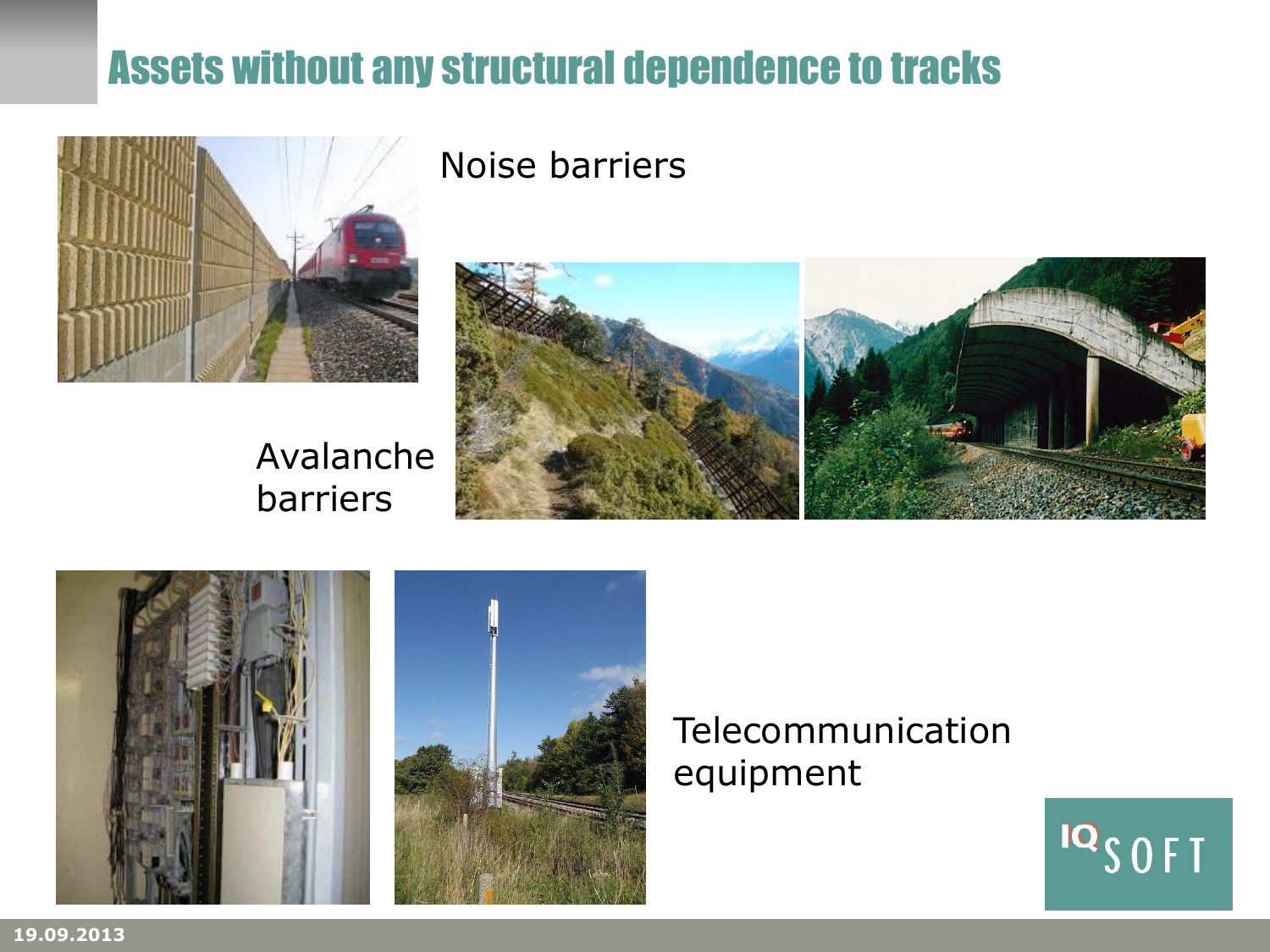

- railML is still not ready for our usecases
- Further development of railML is definitely worth watching
- Minor changes (version 2.3 ?) may allow railML based interface definitions for track geometry
- Majority of considered usecases require a major, even radical redesign (version 3.0 ??)